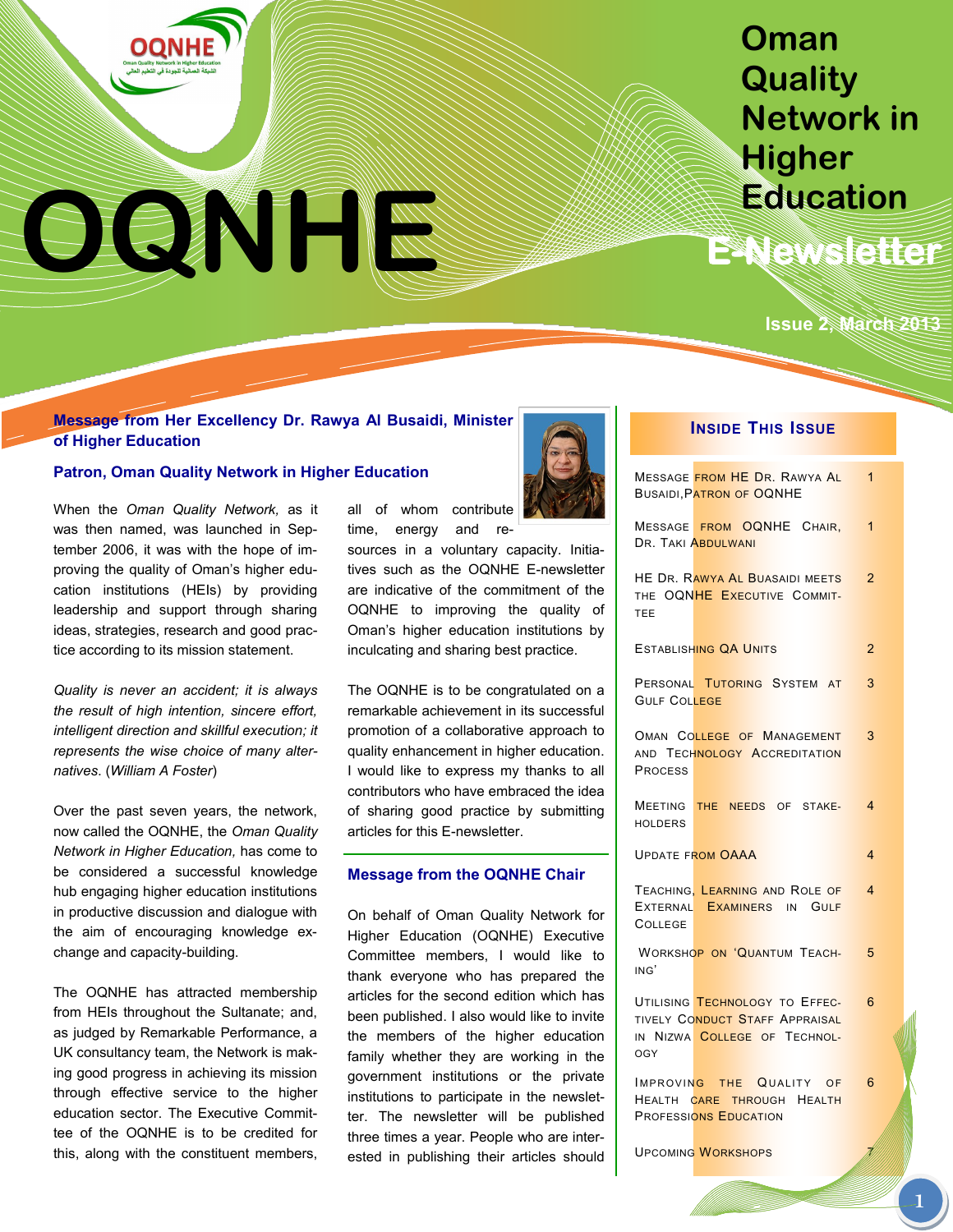send their articles to Ms. Hannah Manogaran ([hannah@icemoman.com\)](mailto:hannah@icemoman.com) or Ms. Fakhrivah Al Habsi ([fakhriya@oaaa.gov.om\).](mailto:Fakhriya@oaaa.gov.om) The aim of OQNHE is to enhance the partnership and the networking among the sector. Recently OQNHE has approved five strategic goals which are

1. To develop a quality culture by providing leadership and support in quality enhancement initiatives to the higher education sector

2. To continue to build capacity through the provision and enhancement of support and training opportunities

3. Creating, developing and maintaining/ implementing an independent structure that supports the mission and realize the vision of the OQNHE.

4. Ensuring a sustainable source of income and financial viability

5.Establishing and maintaining relationships with external bodies.

I would like to take this opportunity to thank all individuals who are working in the higher education sector and I would also like to make a call to everyone to help in enhancing the higher education sector in Oman and join the quality enhancement journey which is never-ending.



*Dr. Taki Al Abduwani Chair, OQNHE Executive Committee, Honorary Professor, International University of Vienna PhD, University of Reading, UK*

## **H.E. Dr. Rawya Al Busaidi meets the OQNHE Executive Committee**



Her Excellency Dr. Rawya Al Busaidi, the Minister of Higher Education met the Oman Quality Network in Higher Education Executive Committee Members. She appreciated the efforts taken by the OQNHE members to self regulate the sector. She encouraged the network to have a number of workshops through which best practice can be shared.

## **Establishing Quality Assurance Units**

It is logical for any business to be successful; we have to work hard, we have to have integrity, customers look for quality product and the business

has to make profit with minimum expenses. So then, do we need a department called "Quality Assurance" when it is pure commonsense to do the things in the right way?

Quality Assurance in the field of education is a bit complex. Education is the backbone of any country.

The young student minds are the future brains of the coun-

try. Hence education serves a national need. Half-baked graduates are a drain on government resources. So whether an institution is public or private, in reality it belongs to the country. Countries are competing against each other in research and development. Unless these young minds are nurtured and developed, a country cannot compete in the international arena.

The government has a huge responsibility to make sure that systems and proce-

**You seldom improve quality by cutting costs, but you can often cut costs by improving** 

**quality."**

*- Karl Albrecht*

dures are in place to ensure accountability to the nation. Hence the government concerns about transparency and accountability of all education providers is highly justified.

Colleges are generally measured by student numbers. They have shortened semesters, condensed programs, exam centered teaching and re-sits after re-

sits to push the students to the next level. In the short run, this gives good student progression rates. The graduates thus produced don"t have the necessary skills in the job market. Employers are dissatisfied. The staff turnover of the institution is also high as staff get demotivated and this results in staff brain drain. The reputation of the institution gets reduced and in the long run this is a loss not only to the institution but also to the country as well.

Quality Assurance Units or departments help bridge this gap between the institution and the nation. They make sure institutions follow the guidelines set by the government in adhering to quality. This in return helps the institutions themselves in sustainable quality delivery of their teaching, learning, research and community service.

Quality is an outcome of commonsense but delivered in a structured and systematic manner. If all institutions have a society centered approach they can operate for maximum benefit not only for themselves but also for the growth of the nation.



*Hannah Manogaran Executive Committee Member, OQNHE Asst Head of Standards and Quality International College of Engineering and Management*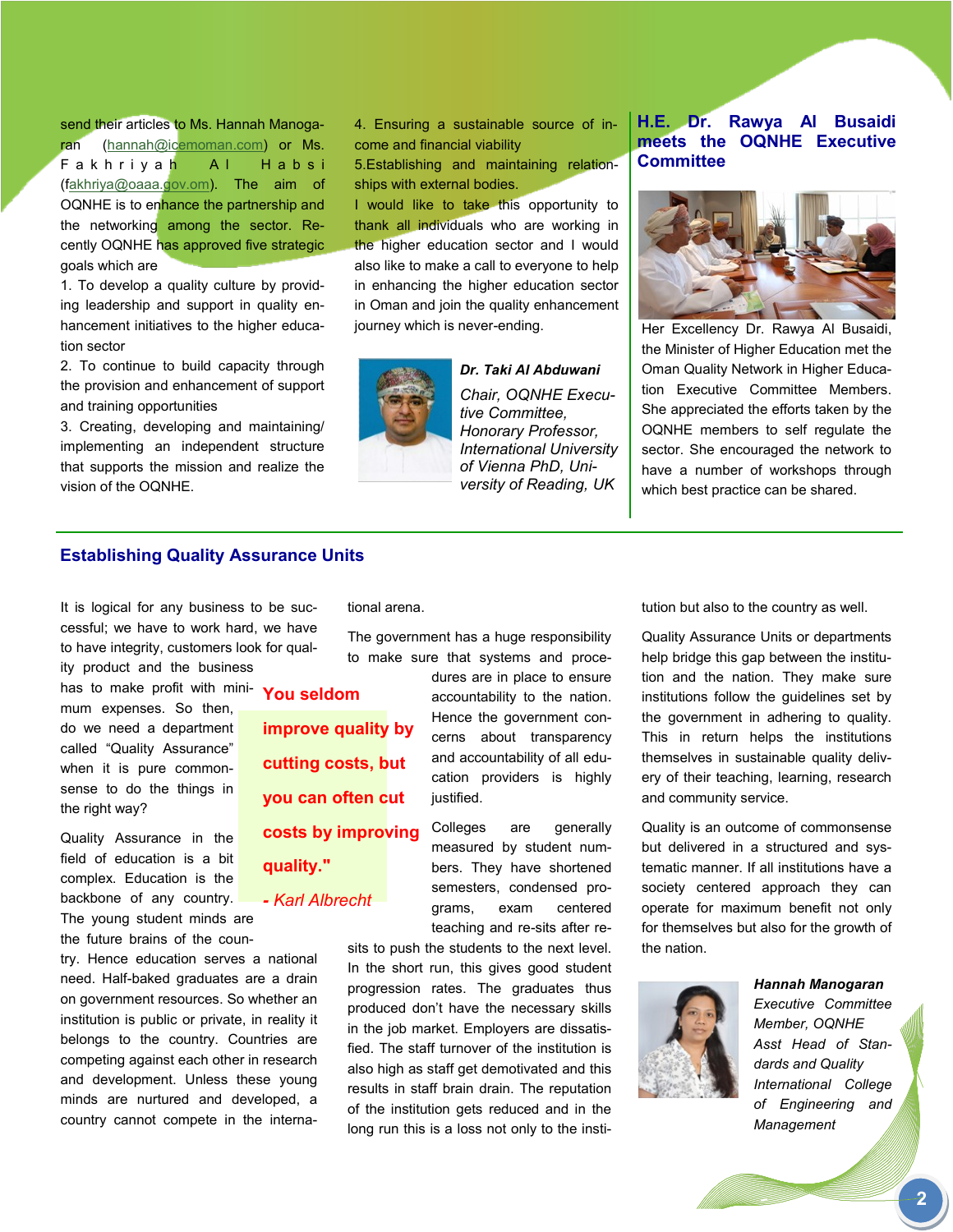## **The Personal Tutoring System at Gulf College**

Gulf College recognises the importance of ensuring that students have the necessary and appropriate guidance to enable them to make the best decisions regarding their education, and to give them the best opportunity to succeed. One of the ways to achieve this is through the Personal Tutoring System. Personal Tutoring System at the Gulf College forms an important part of the job functions of every tutor at Gulf College. The functions of Personal Tutors are broad one and include the requirement to support the academic and personal development of each student individually throughout their study period.

College provides personal tutoring to approximately 35 students. Students are guided and mentored in matters related to their academic progress, areas that need improvements and assistance, academic results, registration process, rules and regulations of the College, appeals, plagiarism, disciplinary procedures, personal need, providing counseling or mentoring when required. Personal tutors inform the appropriate members of staff in case of potential problems and liaise with the student department in case of health related problems encountered by students and handle other student grievances.

The Personal tutors have to allocate 5

hours per week for personal tutoring purpose. Besides they organise two meetings in a semester and initiate induction group meetings with the tutees at the beginning of a semester. All meetings with tutees are recorded with dates and timings. Personal tutors act in a professional manner and the details of meetings are kept confidential. GC initiates workshops for tutors and orientation programme is given to new tutors to ensure its success and efficiency.



*Dr. Khalid Abu Zayed*

*Head—Faculty of Business Studies Gulf College*

Each academic staff member at Gulf

## **Oman College of Management and Technology Accreditation Process**

Oman College of Management & Technology (OCMT) is one of the HEIs that underwent the accreditation process in

2010/2011. As this step was quite new to the OCMT as for other institutions as well, OAAA report included some shocking feedbacks for most of the HEIs in Oman. Irrespective of the reasons behind much of these recommendations, OCMT management has taken a very serious decision to overcome the shortcomings as soon as possible. The affirmations are also being looked into to improve the existing practices.

OCMT had initiated an operational plan with very strict commitment in order to review its strategies, committees, and constitution including top management policies. Action plan was also there which helped the bodies involved to follow the progression of the operation plan.

minds that make it MOHE has visited the **The quality of an organization can never exceed the quality of the up. -** *Dwight David Eisenhower*

The operational plan was initiated in 2010 and is scheduled to be accomplished by the end of the academic year (2012/2013). On 28<sup>th</sup> December 2012, QA committee from college for two days to follow up our operational and action plan progression. According to final quality audit report, we have completed 29 out of 31

recommendations and 11 out of 12 affirmations. It should be noted that these incomplete recommendations and affirmation was due to some unforeseen issues.

However, OCMT wasn't only working on the recommendations alone. On the contrary, OCMT committees went beyond that by reviewing the college system at large. This allowed OCMT to become stronger in terms of academic services, online services, communication services, etc.

Finally, we are happy with what have achieved so far. We look forward to continue these practices and hope to continuously interact with QA bodies in Oman, so that all round quality of educational services are always kept high.



*Qasim Abdullah Al-Ajmi Assistant Dean OCMT*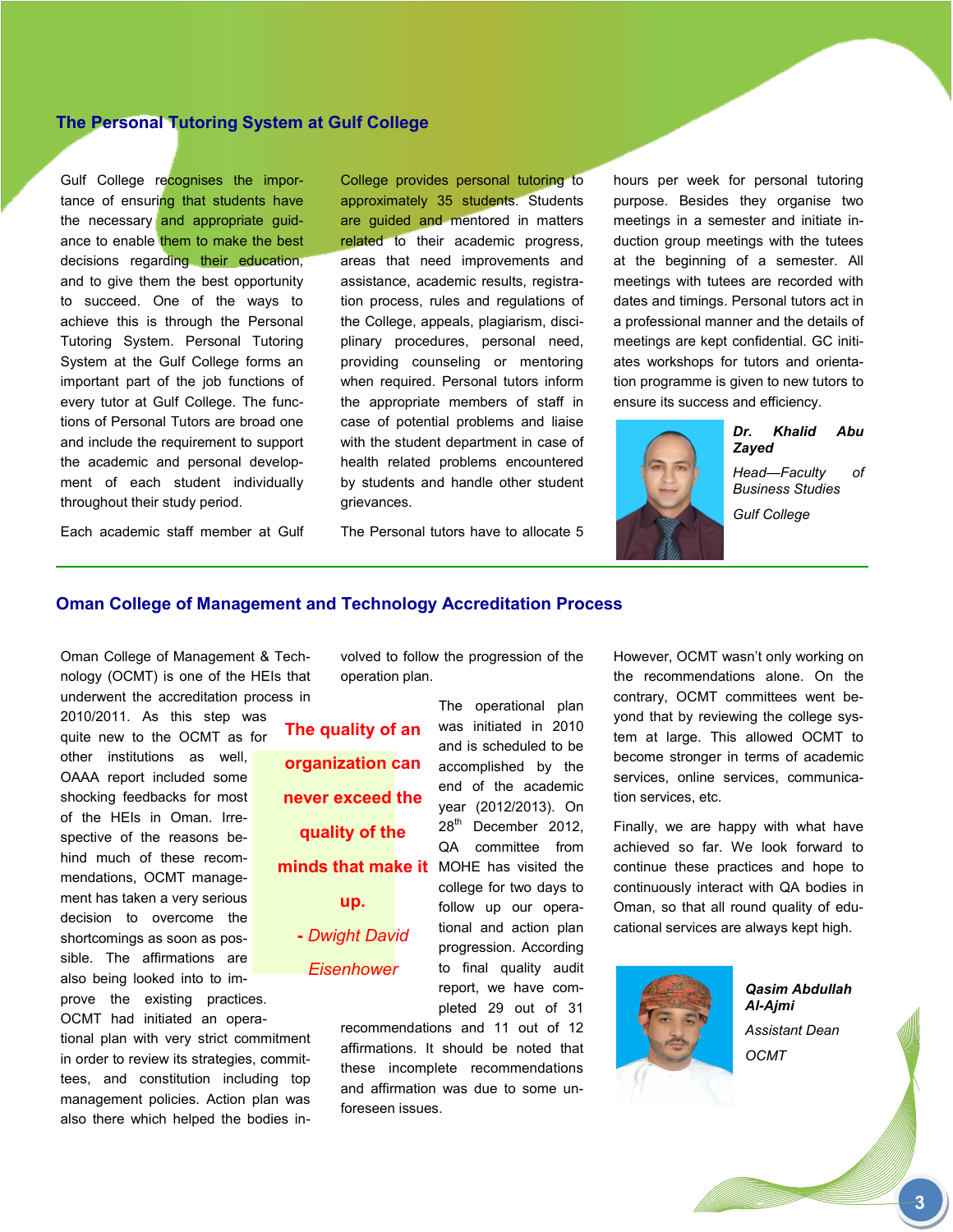## **Meeting the Needs of the OQNHE Stakeholders**

A number of needs analyses have been carried out by the OQNHE in the past in order to identify areas for future training opportunities and to enhance quality in the HE sector. A national consultation was sponsored by the British Council which highlighted the importance of targeting training for specific stakeholders. The OAAA has also identified areas from quality audits carried out so far which the sector would benefit from

having training in, such **What's**  as generating and using institutional data.

**measured improves**

The OQNHE Executive Committee has recently sought views from its mem-

# **-** *Peter Drucker*

bers on how it can best serve the quality enhancement needs of the sector in the future. This included not only the topic areas that higher education institutions would like to have covered but also the location and the means of delivery.

A number of areas for quality enhancement training and capacity building have been identified by the OQNHE members which mostly included areas such as strategic planning, KPIs and benchmarking. The OQNHE executive committee is currently planning to conduct workshops during the year 2013 aiming at addressing the training needs of the sector.



*Fakhriya Al Habsi OQNHE Administrative Officer Quality Assurance Officer Oman Academic Accreditation Authority*

## **Update from the OAAA**



The Oman Academic Accreditation Authority (OAAA) has a number of significant projects in the pipeline for this year. As well as moving to a new location, the OAAA has had a new organisational structure approved which means there will be a focus on recruitment and internal capacity building activities. The appointment of the Planning and Development Advisor, Ms Alya Al Rawahi, in September 2012, has enabled the OAAA to carry out a review of its planning activities and develop its 2013- 2020 Strategic Plan which is scheduled to be finalised mid-2013. One of the main goals will be the development of the second stage of the institutional accreditation process - Standards Assessment - alongside the program accreditation project. Two Quality Assur-

ance Consultants have been recruited to work with the OAAA on these projects this year and should be joining the OAAA shortly. The external review process for General Foundation Programs is also flagged for development this year. In the meantime, 19 Quality Audits are underway, including 13 Ministry of Health Educational Institutes. This means that by the end of 2013, over 80% of HEIs in Oman will have been through the Quality Audit process. The Directorate General of Private Universities and Colleges has been carrying out visits to follow up on actions that private HEIs have taken in response to the formal conclusions in Quality Audit reports. The OAAA plans to continue to support the work of the OQNHE and appreciates the key role that it has to play in enhancing quality in the higher education sector in Oman and promoting the sharing of good practice.



**Dr. Tess Goodliffe**

Quality Assurance Expert OAAA

## **Teaching, Learning and the role of External Examiners at Gulf College**

As a leading higher education institution, Gulf College lays great emphasis to raise the standards of academic achievement for students of all abilities. The provision to continuously maintain the standard of teaching and learning that enhances the achievement of students and developing strategies through the curriculum has been beneficial for the academic process. The College adopts an effective range of teaching and learning strategies including the use of various teaching methods in the classrooms. The curriculum is broad based, balanced and differentiated which is relevant to the needs of the job

market. The learning and progress of students incorporates Personal Learning and Critical Thinking Skills.

Gulf College has relevant system for staff development to support, maintain and enhance the standard of teaching and learning opportunities that goes on with the curriculum. Teaching is student centred and involves students in their learning through the development of their awareness about the cognitive processes useful in this regard.

The teaching and learning leading to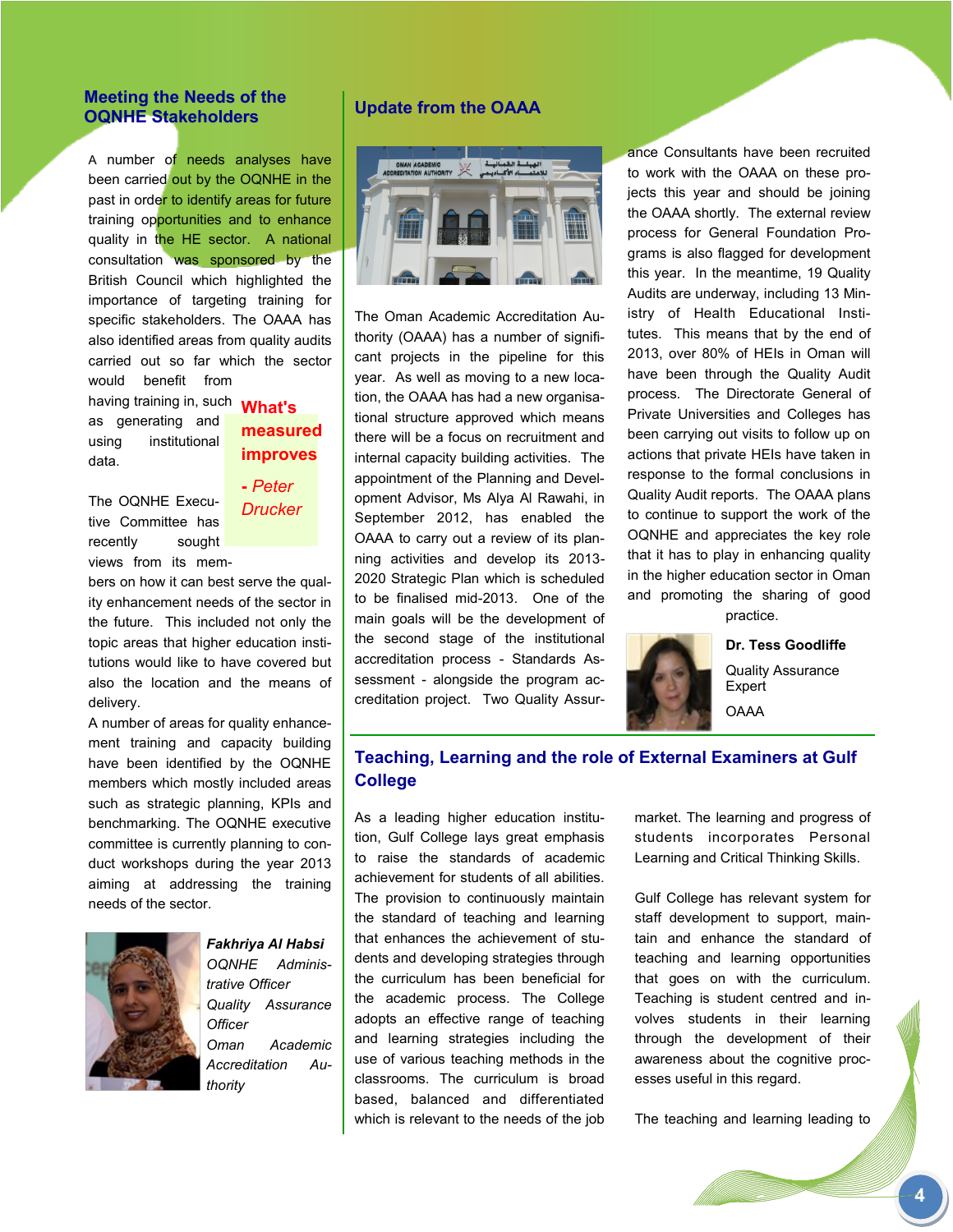assessments at Gulf College is routinely moderated by the External Examiners who come from various U.K. universities and contribute greatly to the development of the provision. They moderate the assessment papers and the marking and grading done at the College. Further, the External Examiners look at various other aspects such as academic standards of the modules and the quality and coherence of the programmes and judge the overall standards of student performance and the extent to which assessment processes are appropriate and challenging, ensure parity of treatment for students and have been fairly conducted within the programmes' framework. The good practices at Gulf College in teaching and learning and external

moderation have added value to the academic process.



*Rizwan Ahmad Assistant Dean — Affiliation Affairs Gulf College*

#### **Workshop on Quantum Teaching**

OQNHE organized a workshop titled 'Quantum Teaching' on 5<sup>th</sup> March, 2013 at the College of Banking and Financial Studies. This workshop was open to representatives from all Higher Education institutions in the Sultanate. The workshop was conducted by Ms. Asfia Khan, Head of Student Success Centre at the Middle East College. This workshop was based on theories of education and provided hands-on ideas grounded in research to enthuse students. The workshop focused on techniques for developing a respectful, mutually empowering learning environment regardless of the curriculum content. Insights were provided on the right state of mind for teaching and learning, formatting a lecture to





engage all students, using metaphors to motivate students, and the value of voice modulation, space anchoring and flip charts.

The attendees were exposed to practical experience in groups; constructive feedback was given on their performance. There was opportunity for discussion and clarifying doubts. The attendees enthusiastically participated in the six- hour workshop and left feeling rejuvenated with many "do-it-today" practical strategies for creating the environment, attitude and structure for successful teaching and learning.







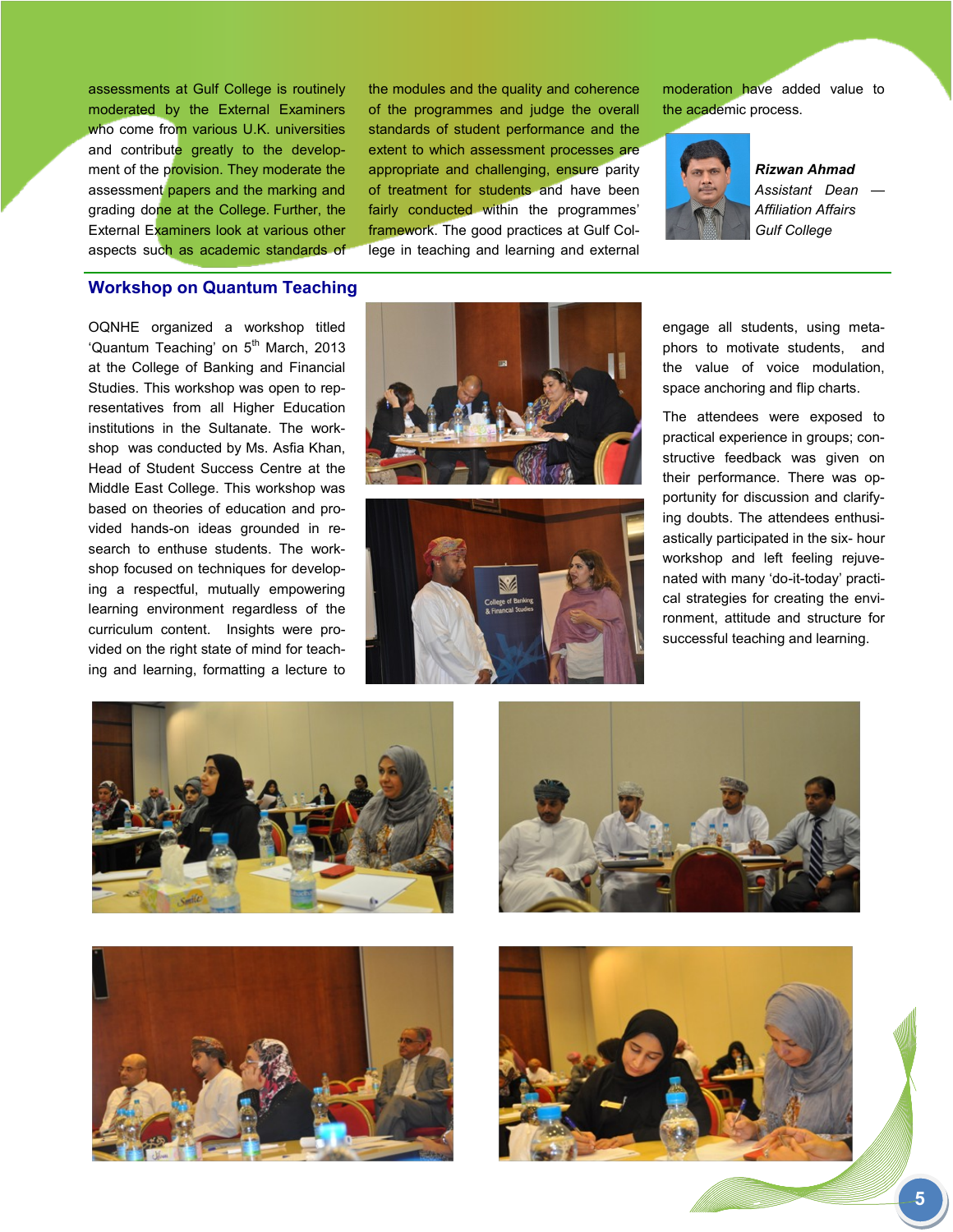## **Utilising technology to effectively conduct staff appraisal**

One important QA-related activity conducted regularly by nearly all organisations is the measure of staff performance. In order to streamline the process and ensure everybody in the College effectively performs his role, Nizwa College of Technology embarked on a project to use information technologies to migrate its staff appraisal process from the old cumbersome paper-based approach to a

new, sleeker strategy – putting it **The word**  online.

In this scheme, old paper-based forms are re-designed and made available via a web browser. Several levels of users were created: first the staff, to fillin the part for self-appraisal (this also serves as the basis for oneto-one discussion with his immediate superior to set the goals for the year), then the immediate superior, to enter the mark from aggregated student feedback of the staff, as well as his own observations on the staff character, attitude and skills (based on set criteria), his comments and observations of the staff throughout the academic year, and his recommendations for perceived staff development. Another user level is the line manager, to

> approve or modify comments and observations of the immediate superior to the staff (by writing his own comments and observations). Lastly, the whole process is seen by the College Dean for final approval. The good

thing about all this is

the efficiency of the approach: each section or department head can immediately see who has finished filling-up his/her self-appraisal part and ready for his/her marking and observations, while those in top management can easily see the summary of the staff appraisal process and prepare the required training plan based on inputted information.

After using this approach for two cycles now, the NCT community starts to prefer the paperless approach in other QA-related activities than traditional ones. There is no turning back.



*Dr. Rolando M. Lontok Head Centre for Educational Technology Nizwa College of Technology* 

## **Improving the Quality of Healthcare through Health Professions Education**

**'Quality' was** 

**coined by** 

**philosopher** 

**Roman** 

**Cicero** 

Health professional educators act as the bridge between the knowledge and the recipients of care. As new health professions have emerged over the past century, governmental and professional bodies and organizations have addressed the need for health professions education reform. Oman"s goal to build its educational infrastructure in order to meet health care demands and achieve self-reliance started in the 1980's. A number of its re-organizational plans targeted the following areas: reorganization of the nursing institutes, collaboration with universities overseas, improvement of the education system, and the refinement of a strong continuing professional educational development system.

The country"s healthcare system is being reformed. The expansion of the health workforce has enabled the country to set up the foundation for further developments in the field of healthcare. In view of recognizing the need to improve the healthcare system in the country, the MOH is taking active steps to formulate its Health Vision 2050 policy; its main goal is the development of Omani human resources and enhancing their productivity as well as capabilities by continuously developing the healthcare sector of the country.

The goal of The Ministry of Health (MOH) is to build its educational infrastructure in order to meet healthcare demands and achieve self-reliance. A main area targeted by the ministry is the future path of health professions education and the importance of producing graduates of high quality that are able to serve not just the Omani community, but to build on and enhance the future of the health profession services through continuously enhancing the quality of its health professions education.

Currently the Quality Assurance Section at the Directorate General of Education and Training is directing its effort on establishing a Continuous Quality Improvement (CQI) system and a quality culture for all the health professional institutions. This process relies heavily on an organisational culture that is proactive and supports continuous learning. Thus, efforts are directed towards empowerment and autonomy of the people involved in the services of the institutes .



*Nada H. Al-Moosa*

*Head, Quality Assurance Section*

*Directorate General of Education and Training* 

*Ministry of Health* 

**6**